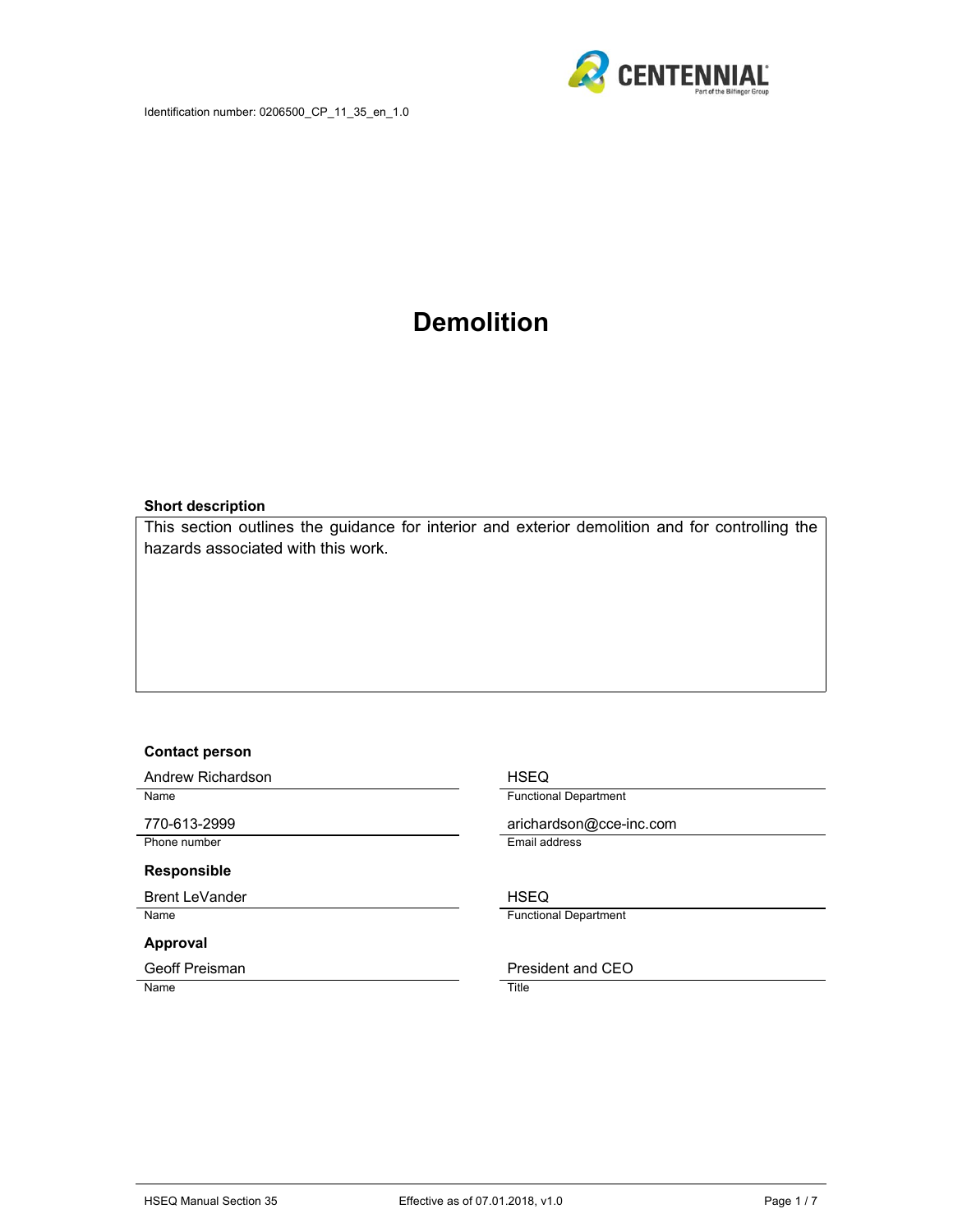## **Content**

| 1              |                                                          |  |  |  |  |  |
|----------------|----------------------------------------------------------|--|--|--|--|--|
| $\mathcal{P}$  |                                                          |  |  |  |  |  |
| 3              |                                                          |  |  |  |  |  |
| 4              |                                                          |  |  |  |  |  |
| 5              |                                                          |  |  |  |  |  |
| 6              |                                                          |  |  |  |  |  |
|                | 6.1                                                      |  |  |  |  |  |
| $\overline{7}$ |                                                          |  |  |  |  |  |
|                | 7.1                                                      |  |  |  |  |  |
|                | 7.2                                                      |  |  |  |  |  |
|                | 7.3                                                      |  |  |  |  |  |
| 8              |                                                          |  |  |  |  |  |
|                | 81                                                       |  |  |  |  |  |
|                | 8.2                                                      |  |  |  |  |  |
|                | 8.3                                                      |  |  |  |  |  |
| 9              | Mechanical Demolition…………………………………………………………………………………………7 |  |  |  |  |  |
| 10             |                                                          |  |  |  |  |  |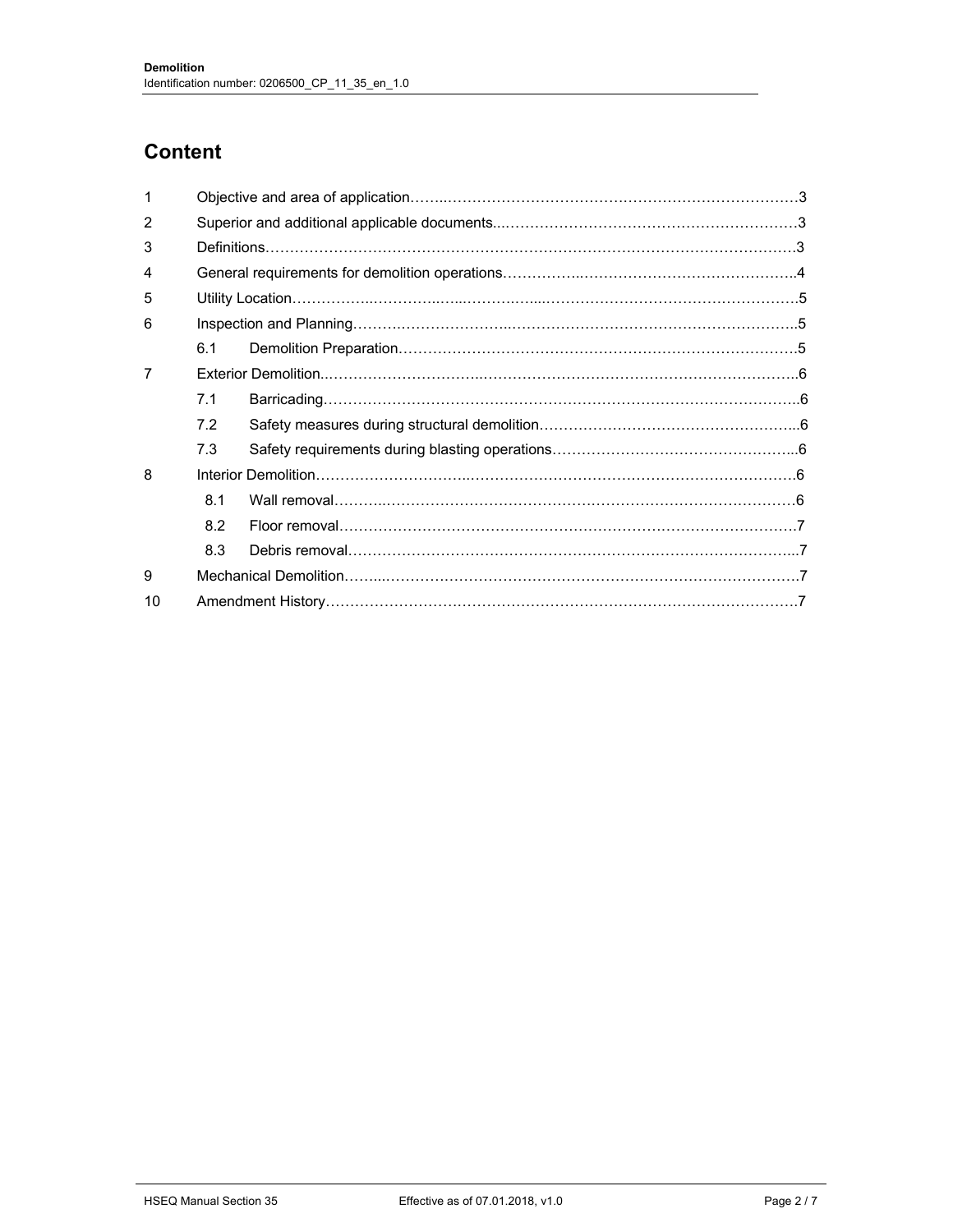## **1 Objective and area of application**

The objective of this section of the HSEQ Manual seeks to inform Centennial employees and subcontractors of their obligations to develop the appropriate hazard prevention and control methodologies designed to prevent workplace injuries, illnesses and property damage occurring from demolition activities.

All personnel who may be involved in demolition activities on Centennial project sites shall be able to recognize the hazards associated with the different types of equipment and the safety precautions necessary to prevent incidents and injuries.

### **2 Superior and additional applicable documents**

1000 GP 11 01 en 5.0 Global Policy on Health, Safety, Environment/Sustainability and Quality (HSEQ)

1000 GS 11 25 en 1.0 Global Standard on Hazardous Materials

EM 385-1-1 (2014)

ANSI Z133- American National Standard for Arboricultural Operations- Safety Requirements

This section of the HSEQ Manual applies to all Centennial employees and subcontractors who are performing work in Centennial facilities and / or on project sites. There may be more stringent requirements than this section as defined by specific State, local or contact specific HSEQ requirements. If there is a conflict between this section and other applicable regulations, the more stringent will apply.

## **3 Definitions**

The following definitions of terms are important for an understanding of this procedure.

| Term               | <b>Definition</b>                                                                                                                                                                                                                                                                        |
|--------------------|------------------------------------------------------------------------------------------------------------------------------------------------------------------------------------------------------------------------------------------------------------------------------------------|
| <b>ACM</b>         | Asbestos containing material                                                                                                                                                                                                                                                             |
| Asbestos fiber     | A particulate form of asbestos 5 micrometers or longer, with a<br>length-to-diameter ratio of at least 3 to 1                                                                                                                                                                            |
| <b>Balling</b>     | Means of which demolition is carried out with a wrecking ball                                                                                                                                                                                                                            |
| Centennial         | All Centennial employees, joint venture employees,<br>subcontractors and business partners                                                                                                                                                                                               |
| Clamming           | Means by which demolition is carried out using an equipment<br>attachment that acts as a clamp.                                                                                                                                                                                          |
| Competent person   | Person who is capable of identifying existing and predictable<br>hazards in the surroundings or working conditions that are<br>unsanitary, hazardous, or dangerous to employees and has<br>authority to take prompt corrective measures to eliminate or<br>protect against those hazards |
| Crystalline silica | A basic component of soil, sand, granite, and many other                                                                                                                                                                                                                                 |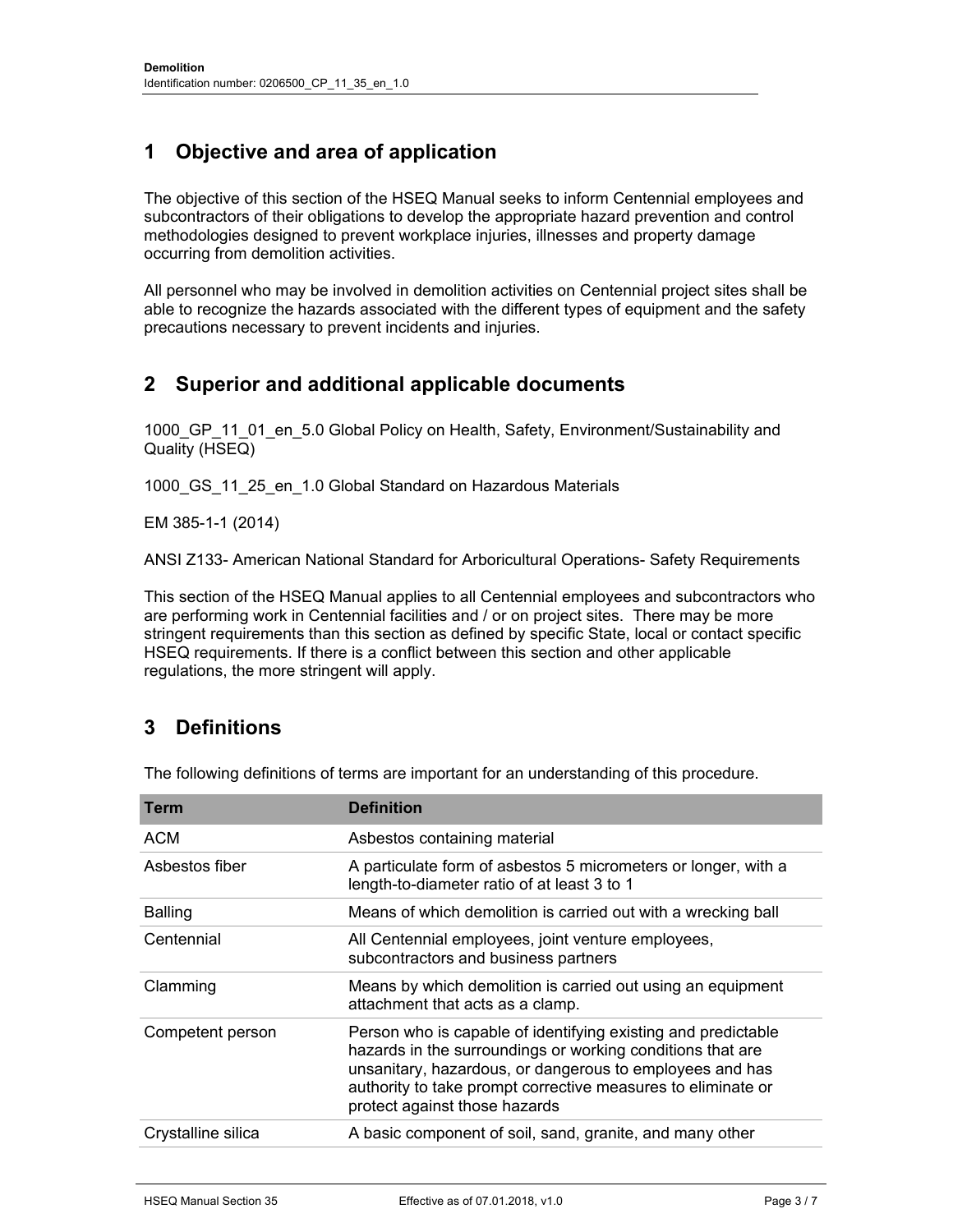|                      | minerals. Quartz is the most common form of crystalline silica.<br>Cristobalite and tridymite are two other forms of crystalline silica                                                             |
|----------------------|-----------------------------------------------------------------------------------------------------------------------------------------------------------------------------------------------------|
| <b>HSEQ</b>          | Health, Safety, Environment and Quality                                                                                                                                                             |
| <b>HSEQ Director</b> | Leads the HSEQ Team                                                                                                                                                                                 |
| $N-95$               | The N95 respirator is the most common of the seven types of<br>particulate filtering face piece respirators. This product filters at<br>least 95% of airborne particles but is not resistant to oil |
| <b>OSHA</b>          | Occupational Health and Safety Administration                                                                                                                                                       |
| <b>RF</b>            | Radio frequency                                                                                                                                                                                     |
| <b>UXO</b>           | Explosive weapons such as bombs, bullets, shells, grenades,<br>land mines etc. that did not explode when they were employed<br>and still pose a risk of detonation                                  |

### **4 General requirements for demolition activities**

Precautions during demolition have three goals: Safeguarding the personnel on site, safeguarding the persons not connected with the demolition including the general public, and protection of property likely to be effected by demolition operations.

Demolition is the dismantling, razing, destroying or wrecking of any building or structure or any part thereof. Demolition work involves many of the hazards associated with construction. However, demolition involves additional hazards due to unknown factors which make demolition work particularly dangerous.

These may include:

- Changes from the structure's design introduced during construction
- Approved or unapproved modifications that altered the original design
- Materials hidden within structural members requiring special material handling
- Unknown strengths or weaknesses of construction materials, such as post-tensioned concrete.
- Hazards created by the demolition methods used

To combat these, employees located on demolition projects shall be fully aware of the hazards they may encounter and the safety precautions they must take to protect themselves and the public.

Before the start of every demolition job, Centennial supervision shall take a number of steps to safeguard the health and safety of workers on the job site. These preparatory requirements involve the overall planning of the demolition scope of work, including the methods to be used to bring the structure down, the equipment necessary to do the job, and the measures to be taken to perform the work safely. All planning work should be performed by a **competent person** experienced in all phases of the demolition work to be performed.

Demolition work may involve the following potentially hazardous operations:

- **Utility strikes**
- Structural collapse (struck by or caught-in-between)
- Hazardous material exposure (silica, lead, mold, asbestos)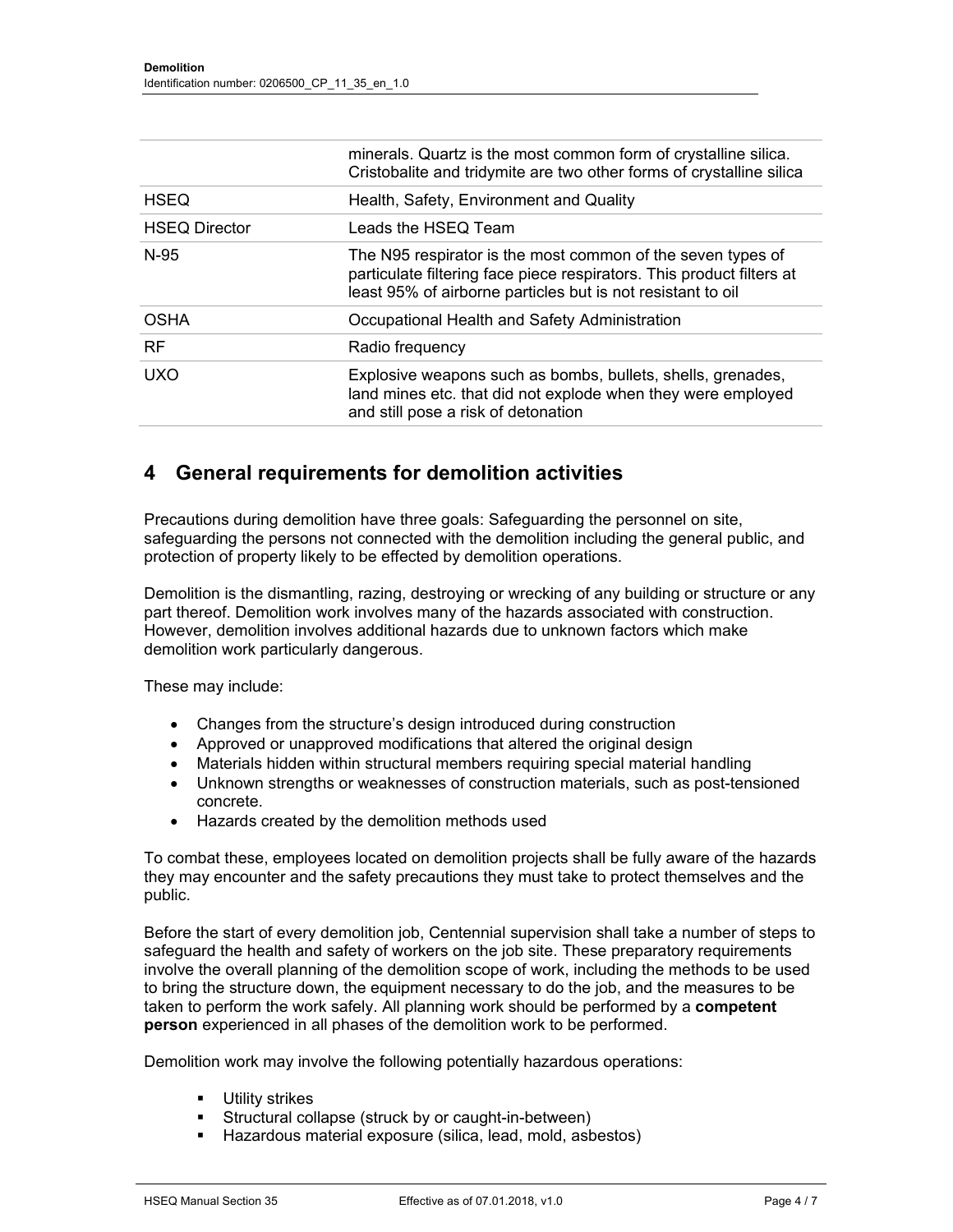Working around heavy equipment (excavator's, bobcat, back hoe's, etc.)

### **5 Utility location**

One of the most important elements of the pre-job planning is the location of all utility services. All electric, gas, water, sewer, and other service lines should be shutoff, capped or otherwise controlled at, or outside, the building/structure before demolition work begins. Each of the utility companies that are involved should be notified in advance, and its approval and services shall be obtained.

If it is necessary to maintain any power, water, or other utilities during demolition such lines shall be temporarily relocated and protected. The location of all overhead power sources should also be determined, as they can prove especially hazardous during any demolition that includes machinery (excavator's, back-hoes, etc.). All employees shall be informed of the location of any existing or relocated utility.

### **6 Inspection and Planning**

This section describes the requirements for safe work practices when Centennial and subcontractors are engaged in work entailing the demolition of exterior structures.

#### **6.1 Demolition Preparation**

When preparing to demolish any structure, the first step must be the careful, detailed inspection of the structure by a competent person. Locating, securing, and/or relocating any nearby utilities is an important step in identifying potentential hazards. Fire prevention and evacuation plans must be included within the Site Specific Safety Plan and captured within the Activity Hazard Analysis (AHA). If possible, Centennial supervision should consult architectural and engineering drawings. Centennial employees, JV partners and subcontractors should asses the structure for any defects such as cracks, openings or any other surface encumbrances.

Where there is a potential for exposure to hazardous materials such as lead, asbestos, silica, unexploded ordinance, etc., special care must be taken to ensure safe working conditions are established prior to work start up.

The following should be considered prior to beginning any demolition work with the potential for hazardous material exposure:

- Hazardous material locations identified
- Means of demolition (grinding, cutting, sanding, etc.)
- Construction signs and barriers to isolate effected areas
- **Hazardous material disposal**
- **Air clearance criteria**
- **PPE** requirements
- **Specialized training**
- **Emergency and First Aid procedures**
- Safe access and egress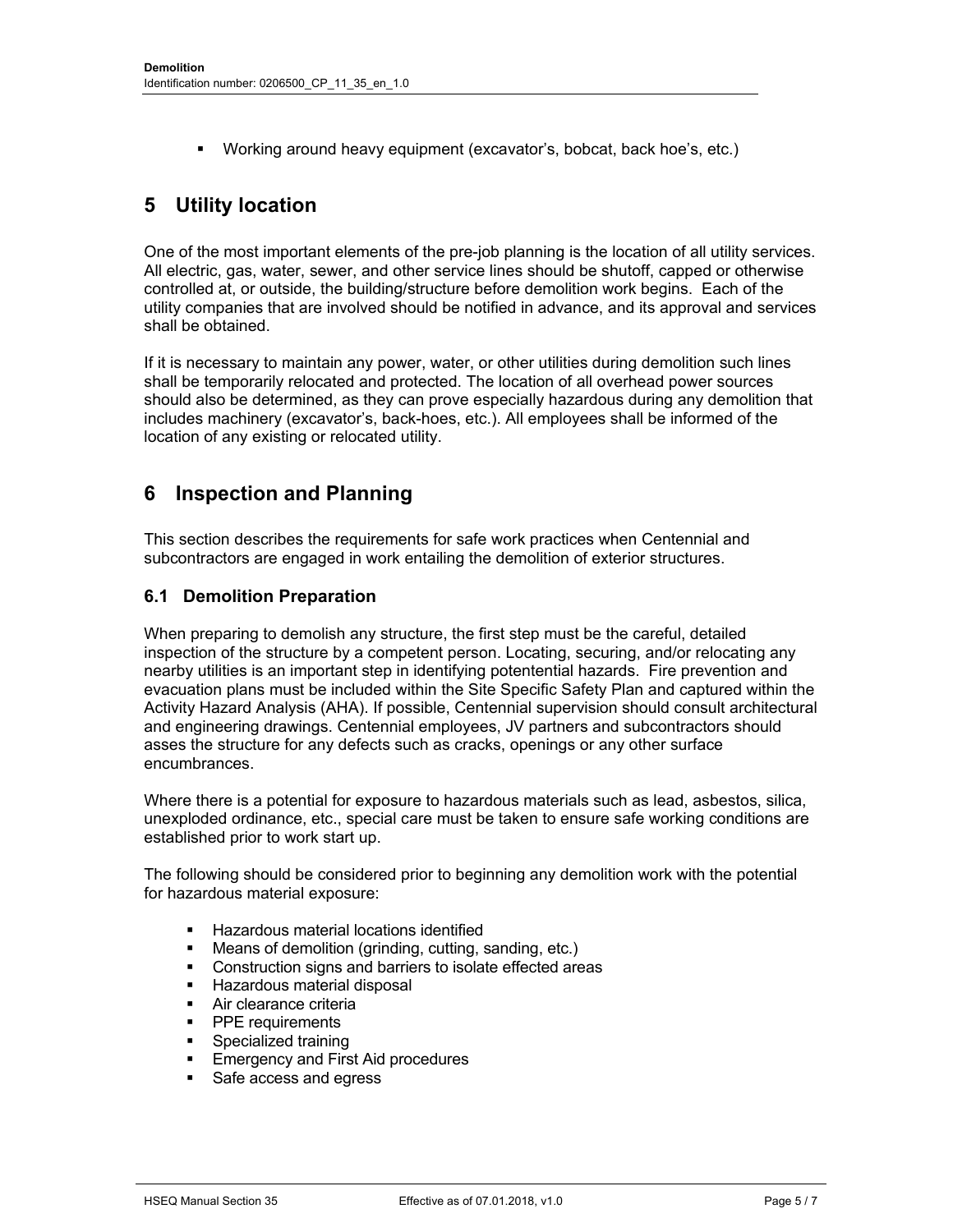In addition, methods of hazardous material mitigation require wetting methods. Centennial supervision should ensure that an adequate supply of water is available to carry out this method. **(See HSEQ Manual Section 25 Health Hazards in Construction)** 

### **7 Exterior Demolition**

When demolition on exterior structures is to be carried out, great care must be taken to avoid any persons to be struck by falling debris. Barricading around demolition sites is essential prior to any work to be performed. Identifying protective zones must be captured and illustrated in the Site Specific Safety plan and Activity Hazard Analysis alike.

#### **7.1 Barricading**

- The structure to be demolished should be adequately fenced and cordoned off
- Safety barriers shall be placed and constructed in a manner that they are legible, non-distracting and do not, of themselves, become hazardous
- **Safety barriers shall be promptly removed or covered when a hazard no** longer exists

#### **Note: Please refer to HSEQ Manual Section 15 Protective Barriers, Warning Signs and Tags**

#### **7.2 Safety Measures during Structural Demolition**

- Workers should not be deployed at different levels unless precautions identified in the site specific safety plan are implemented
- **Demolition work should begin at the top of the structure and precede the levels below**
- **Concrete and/or masonry and other dismantled materials should not be allowed to** accumulate in quantities which may endanger the stability of any floor or structural support
- **Walls shall not be permitted to fall upon the floors to structure possibly creating an** unintended collapse
- Wall sections shall be supported with lateral bracing if not designed to stand without additional support
- **Nere chimneys are present there must be a clear space for the fall of the structure at** least 45 degrees on each side of the intended fall line and one and one-half times the total height of the chimney
- Stairs with hand railing should be kept in place as long practicable to provide access and egress

#### **7.3 Safety Requirements during blasting operations**

If the use of explosives is required for the demolition project, the Competent Person must ensure that OSHA standard 29 CFR1926, Subpart U is adhered to for blasting safety requirements.

### **8 Interior Demolition**

#### **8.1 Wall Removal**

Centennial shall ensure that utilities have been located and clearly identified prior to any wall and floor penetrations. No wall section which is more than ten feet in height shall be permitted to stand without lateral bracing, unless such wall was designed and constructed to stand